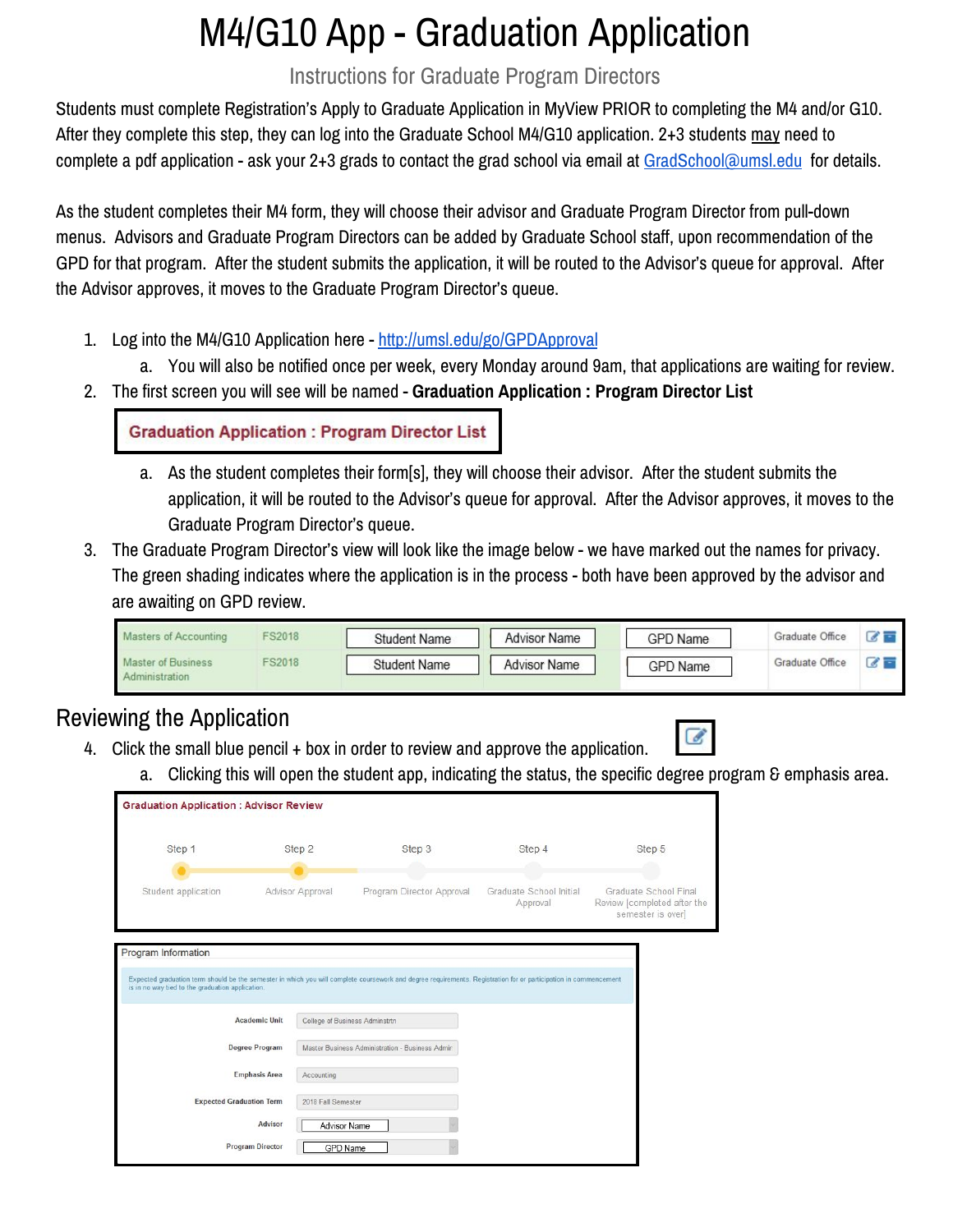# Reviewing the Application - continued

- 5. Continue to scroll down to see the coursework that the student selected for the degree program. Blue indicates a selected course. Courses that the student took, but did not select, are also listed but not highlighted - see second photo below - MID ED 4315 is not selected.
	- a. If you are an MSW GPD who has students with Advanced Standing courses, you should be able to open this document and review those courses - this option available ONLY TO MSW students.



- b. At the bottom of the screen
	- i. Selected coursework hours are added up,
	- ii. Cumulative [all graduate coursework at UMSL] GPA is calculated,
	- iii. Program [selected courses] GPA is calculated, &
	- iv. Any IP hours are listed separately these hours are not yet calculated in plan hours or GPA, as no grade has been awarded.



6. The last section indicates Exit Requirements - not all programs have an exit requirement. These boxes should be checked ONLY if the student submits a M2. If the student is completing an Exit Course - then that should be indicated in the approval notes box [ex: MBA 6900]. If a box is checked and an M2 has not been submitted, the student may be removed from *the graduation list.*



**Advisors and Graduate Program Directors cannot change any of the options that a student has chosen, after** submission. If there is an error, the advisor must send the application back to the student. Indicate the changes the student is to make in the comments box [more information in Approval section below] - these comments are *considered part of the academic record and are sent directly to the student***. Courses are open for** selecting/deselecting by the student and advisor, after the application has been returned to the student for changes.